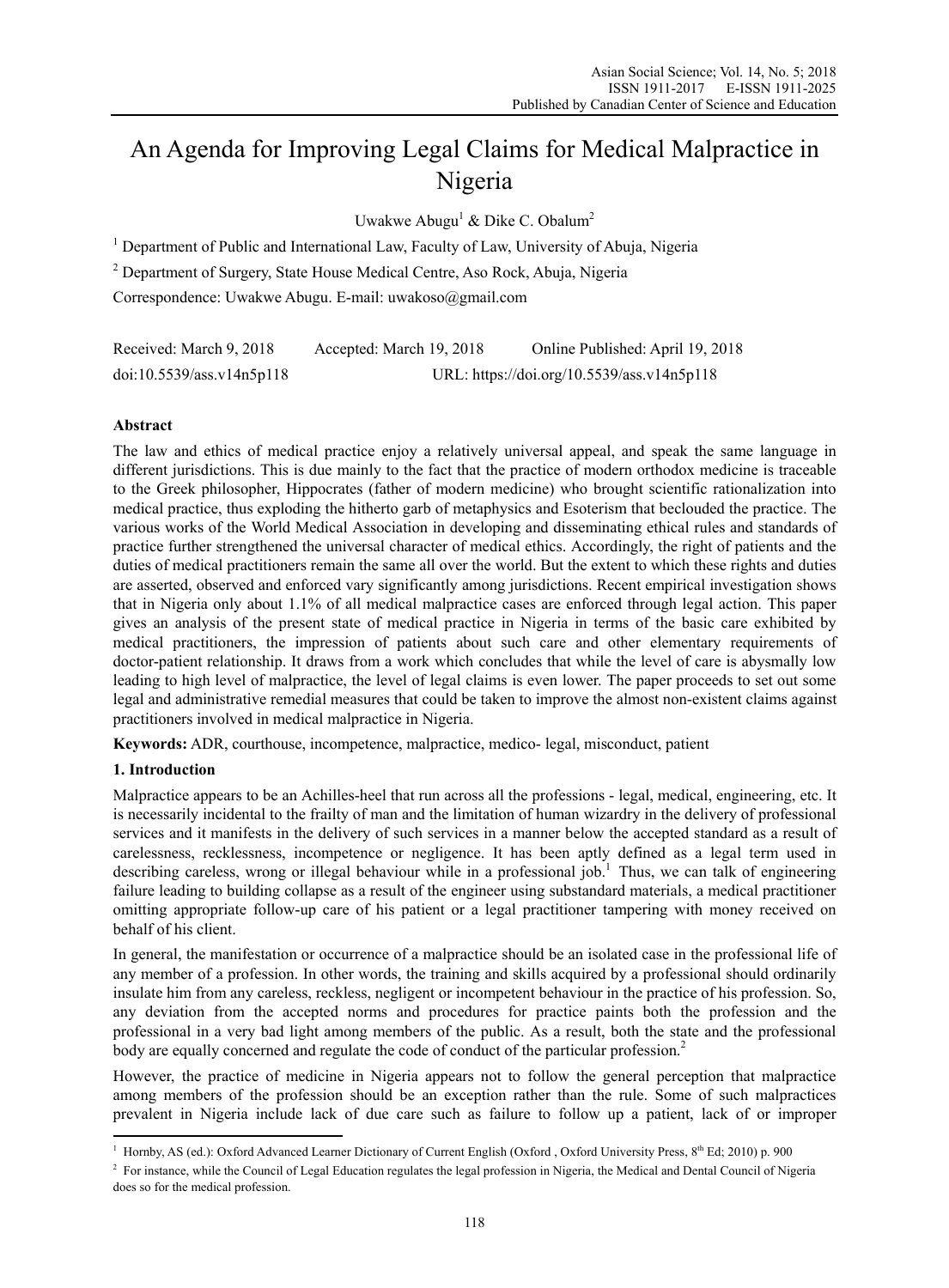consultation and reference, error in diagnosis, error in treatment or mistreatment, leaving foreign object within a patient, postoperative surgical hemorrhage, lack of or improper consent before treatment, transfusion of wrong or contaminated blood, error in prescribing medication, etc.<sup>3</sup>Nigerian laws have made ample provisions to enable any patient who sustains medical malpractice to assert his claims, especially in court. Also, the law empowers the state to institute criminal proceedings to punish such malpractice where they indicate criminal elements.<sup>4</sup> But in practice, these laws appear to be alive more in the statute books than in enforcement. Of course, the law can only act as an agent of social engineering when it is enforced, otherwise it would not be worth more than the parchment on which it is written.

#### **2. Analysis of Degree of Medical Malpractice and Legal Claims**

An empirical work by a researcher was devoted to finding out the impression of Nigerians about the care and treatment they receive from their doctors, the degree of medical malpractice claims by patients in Nigeria and the reasons for identified very low level of claims against doctors by patients<sup>5</sup>. It was discovered that 61.69% of Nigerian patients feel that Nigerian doctors are arrogant and careless about their patients' conditions and plights.6 Also 33.3% of Nigerian patients indicated that their doctors' treatment had caused them extra injury beyond the ones that took them to the hospital.<sup>7</sup> The doctor's malpractices which may lead to such extra or aggravated injury or pain include wrong drug prescription, impatience of doctors in taking and understanding the patients' medical history before prescription, etc. This is evident in some doctors who conclude their prescription even before the patients settle down to tell their stories. Other areas of malpractice where patients gave damning response of high prevalence in Nigeria include late or none detection of ailments or diseases, mistaken identity of patients, lack of, or improper consent to treatment, poor administration of consent forms, etc.<sup>8</sup>

In spite of the non-contestable high prevalence of malpractice as indicated by the responses, the level of claims remains abysmally low. To start with only, 40% of the respondents in the survey indicated that they were aware of their right to make claims against their doctors for negligence or carelessness.<sup>9</sup> And only 1.1% of the whole respondents ever made a claim against their doctors in courts.10 The reasons offered by those interviewed for such low level of claims against doctors include poverty, illiteracy/ignorance, undue delay by courts, cultural inhibitions, religious beliefs, fear of the court and the enmity created between friends after court cases.<sup>11</sup>

The above statistics are surely the opposite of what obtains in the more advanced jurisdictions like the UK, USA, Canada and Australia. In these climes, the high level of medical malpractice claims and the amount of compensation awarded by the courts have led doctors to engage in the practice of defensive medicine or to some doctors closing practice.<sup>12</sup> This yawning gap clearly shows that our medico- legal justice system requires a reform in the judicial and remedial system and a reform in the psyche of the populace. In the remaining part of this paper, some measures that could help to shore up the level of claims against medical practitioners with a view to improving our healthcare delivery system will be proposed.

## **3. Improving Public and Medical Right Education by Agencies, NGOs and Faith Based Organisation**

It has already been shown that great numbers of Nigerian patients are not aware that they have the legal right to claim compensation for injury or damage caused to them by their doctors' malpractice. The first means of improving the awareness of patients of their rights in this regard is by adopting vigorous medical right education for members of the public. This may be undertaken by both government agencies and private organizations like non-governmental organizations (NGOs) and Faith Based Organisations. On the side of the government, the federal and state ministries of education should adopt aggressive measures that could instill the elementary

- <sup>7</sup> *Ibid* at p.427.
- <sup>8</sup> *Ibid* pp. 428-430

- <sup>10</sup> *Ibid* at p.435.
- <sup>11</sup> *Ibid* at p.436-440

<sup>&</sup>lt;sup>3</sup> Felicia Osagiede Ojo vs Dr. Gbararo & UBTH Management Board, Unreported Suit No. B/24/91, Richardson v. Holmes 525 SW 2d293, Tex 1975, Keow v. Government of Malaysia (!967) 1 WLR 813..

<sup>4</sup> Sections 319 and 325 of the Criminal Code and Sections 221 and 224 of the Penal Code respectively make provision for the punishment of murder and manslaughter which may result from medical malpractice.

<sup>&</sup>lt;sup>5</sup> Abugu, U (2015): A Critical Appraisal of the Legal Regime for Medical Malpractice Claims in Nigeria (Ph.D. Thesis, Faculty of Law, University of Abuja. Cap 6 pp.414-441.

<sup>6</sup> *Ibid* at p. 424.

<sup>9</sup> *Ibid* at p.434;

<sup>&</sup>lt;sup>12</sup> Dieter, G. International Medical Malpractice Law: A Comparative Study of Civil Liability Arising from Medical Care (Dordrecht, Tubingen Martinus Publishers, 1988) pp. 484-489 see also Northern Trust Cpy v. Grunty of Cook, 481 NE2 957 (III App 1985).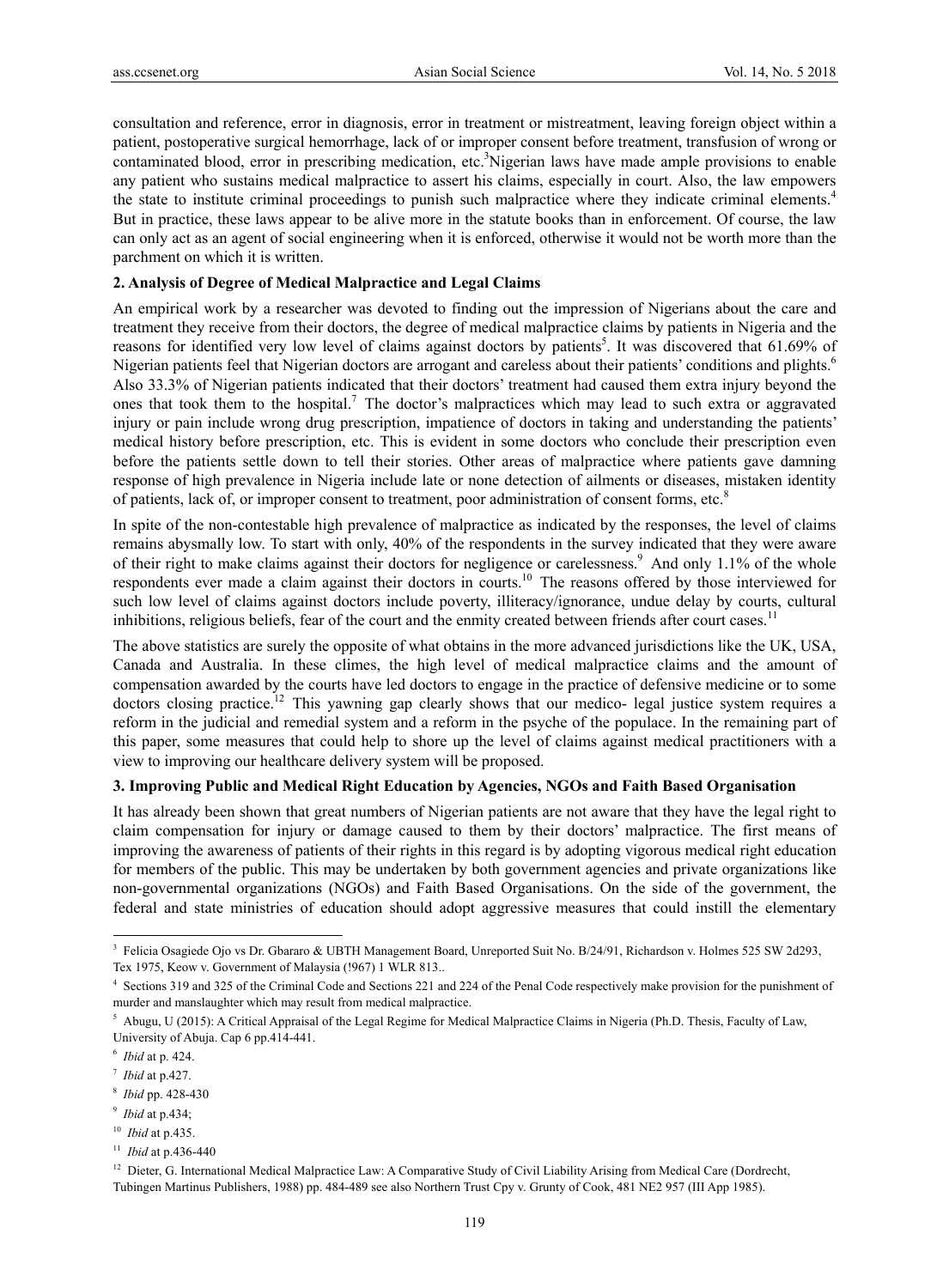knowledge of a citizen's right to receive adequate medical care from hospitals and doctors and the right to make claims where appropriate as part of their Health Education curriculum in primary and secondary schools throughout Nigeria. Also the Federal Ministry of Health and the National Orientation Agency should engage in direct education and medical rights advocacy in markets, schools and various places of worship.

It is important to note that the National Human Right Commission has taken a bold and commendable step in this regard, by establishing a unit known as the Human Right Education Unit. This Unit is in charge of human right enlightenment campaign and sensitization. It is primarily responsible for coordinating human rights activities in schools and other institutions as well as developing human rights curriculum for security training institutions.13 Other activities of the Unit include outreach programme, Human Right Clubs, In-house Human Right Education for staff and target group training.<sup>14</sup> Whilst this is commendable, the Commission in addition to its current effort should emphasize health and medical right education as part and parcel of its human right education programme. This is especially as the Commission itself agrees that human right include right to good and adequate health.<sup>15</sup>

On the other hand, medical and health based NGOs should expedite action in educating the populace on their basic health and medical rights as citizens or as patients. One of such NGOs engaged in health and medical right education is the Foundation for Medical Rights of Nigerians.<sup>16</sup> According to the Organization in its Brochure, "the need to create medical rights awareness in our society is long overdue"<sup>17</sup>. As such, the Organization adopts open air campaign, use of fliers, seminars conferences and workshops, collaboration with the media, town hall meetings, etc as road-map towards improving medical right education:.<sup>18</sup>

At present only few NGOs are into the promotion of health and medical rights. Legal, medical and other health care practitioners should establish more NGOs in this area.

The paucity of Medical Right based NGOs may be plugged by the intervention of Faith Based Organisations which weild veritable influence on their members. Faith Based Organisations should utilize their supervening influence on their members to disseminate information on the existence, types, the process and enforcement of medical and health rights of Nigerians. The organizations which are found among Christian, Islamic and other religious bodies have the added advantage of having the widest reach and geographical spread in the country. All such organization should work out a synergy for the purpose of articulating the content and *modus operandi* for achieving an enlightened and conscious populace on medical and health rights and their enforcement.

## **4. Reform of Judicial and Remedial Approach**

#### *4.1 Why Conventional Court Is Not Suitable for Medical Malpractice Claims*

The old Latin maxim which forms the epicenter of the jurisprudence of justice delivery through the court is *ubi jus ibi remedium* i.e. wherever there is a right, there must be a remedy. The application of this maxim ensures that no person or litigant is denied a remedy cognizable in law on the fanciful ground of lack of compliance with a particular form or procedure for enforcement. In other words, a person's right should be vindicated by the court irrespective of technical failure to comply with fanciful procedural rules.

This primordial rule now finds expression in the growing jurisprudence of what the court refer to as substantial justice. The doctrine of substantial justice expresses the desire of the court to ensure that justice is not slaughtered on the altar of technicality. Thus, in the case of **Salbie & Anor. v. INEC & Ors**,<sup>19</sup> the Court of Appeal held that "the hay days of technicality are now over because the weight of judicial authorities has today shifted from reliance on technicalities to doing substantial justice even handedly to the parties in the case".<sup>20</sup>

However, for there to be justice or even substantial justice, the procedure, the result and the benefit of the justice system must be rendered in a timeous and expeditious manner. Otherwise, the promise of the justice system to render to every man what is due to him is utterly eroded and corroded by undue effluxion of time. In other words,

<sup>&</sup>lt;sup>13</sup> National Human Right Commission, Annual Report 2011, p.11

<sup>14</sup> *Ibid*.

<sup>&</sup>lt;sup>15</sup> National Action Plan for the Promotion and Protection of Human Rights in Nigeria, 2009-2013, p.61.

<sup>&</sup>lt;sup>16</sup> This NGO was established by Lawyers who were the first set of Law students taught Medical Law at the Faculty of Law, University of Abuja by this researcher in 2009.

<sup>&</sup>lt;sup>17</sup> Information Brochure, Foundation for Medical Rights of Nigerians.

<sup>18</sup> *Ibid*.

<sup>19 (2008-</sup>C.A) LPELR-CA/PH/EPT/3/2007

<sup>20</sup> Per Eso, JCA at P. 32 Para. A-D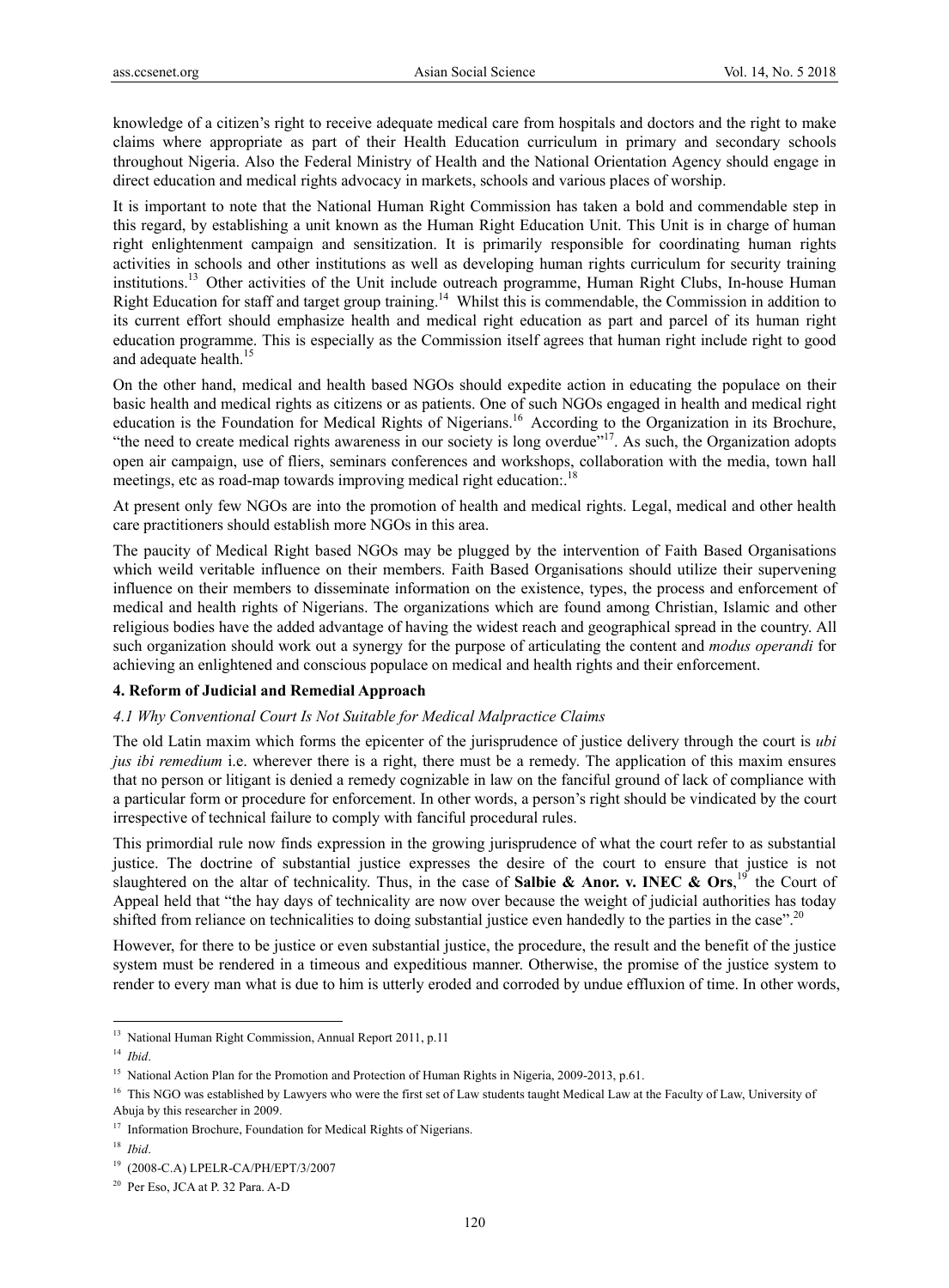the aspiration to give remedy wherever there is a right or to ensure substantial justice may be rendered nugatory by undue delay in the justice delivery system. Thus, it has become a common adage that justice delayed is justice denied.

The effect of delay in the process of obtaining justice is not only against the present litigant in court but it is also a veritable disincentive to approaching the courts by would-be litigants for redress. In other words, an average litigant would measure the remedy he would obtain from the court against the length of time it would take the court to give such remedy. Accordingly, time taken to obtain justice is part and parcel of the cost of such justice.

The negative impact of delay in the justice system pervades all civil claims in courts including medical malpractice claims. It may be deduced that many medical malpractice claims may not have seen the light of the day simply because the affected patients have counted the cost of asserting the claims in terms of delay in the court process.

The following would give an insight into the cost of delay in the justice delivery system:

- a. The case of **Rossek and Ors. v. ACB Ltd & Ors***,* 21 was filed in 1975 and an order of retrial was given after 18 years of litigation.
- b. **A.J Lawal & Anor v. Santus**<sup>22</sup> was pending at the High Court for 26 years
- c. S.A Abudu v. Alhaja T. Ogunbambi**<sup>23</sup>** and Sipeolu & Anor v. Allco Engineering Group Nig**<sup>24</sup>** took 29 years and 25 years respectively to conclude at the High Courts.<sup>25</sup>

The travail of the families of the victims of the Pfizer Troven Drug Trial is also a testimony of the effect of delay in medical malpractice related claims. During an epidemic of meningitis in Kano in 1996, Pfizer sent a team to test the efficacy of its new antibiotic "Trovafloxacin" (Trovan). The team conducted trial on about 200 children aged between 3 and 18 months, many of whom died after being administered with the antibiotic. Pfizer was consequently accused of conducting unethical and illegal tests on the victims with an unregistered drug. In 2001, 30 Nigerian families sued Pfizer in a Federal Court in New York. The suit alleged that Pfizer chose to select children to participate in a medical experiment of a new untested and unproven drug without first obtaining their consent. Pfizer challenged the jurisdiction of the New York Federal Court to hear the suit.

In August 2005, the judge, William H. Pauley, ruled that Nigeria rather than U.S was the proper place to try the case. But on January 30, 2009, a U.S Appeal Court in New York overturned the lower court's ruling on jurisdiction.

Meanwhile, 11years after the drug trial, the Kano State government in 2007, instituted a legal action at the Kano State High Court against Pfizer International and its Nigerian subsidiary along with some other notable leaders in the organization,<sup>26</sup> accusing them of criminal conspiracy and deliberately causing grievous harm. It claimed N2 billion in damages.

The Federal Government equally instituted a separate suit against Pfizer at the Federal High Court, Abuja demanding \$7billion as damages and restitution. The Federal Government accused the company of violating Nigerian Laws, the International Declaration of Helsinki and the UN Convention on the Rights of the Child.

Both suits maintained that:

- (a) Pfizer's researchers selected 200 children and infants from an epidemic camp in Kano and gave half of the group the untested antibiotic without obtaining the consent of the children's families;
- (b) The researchers knew Trovan to be an experimental drug with life threatening side effects that was unfit for human use;
- (c) Parents were banned from the ward where the drug trials took place;
- (d) Families of the victims were led to believe and, in fact, understood that the defendants were providing them with volunteer relief, clearly focused humanitarian medical intervention and nothing more, and

81-83

<sup>21 (1993) 8</sup> NWLR (pt 312) 382

<sup>&</sup>lt;sup>22</sup> Suit No LD/469/71 took 26 years

<sup>23</sup> Suit No. LD/89/74

 $24$  Suit No LD/4/78

<sup>&</sup>lt;sup>25</sup> Sourced from the Speech made by Prof. M.M Akanbi, former Dean, Faculty of Law, University of Ilorin delivered at the formal

inauguration of the committee on the proposed Kmara State Multi Door Court house at the High Court of Kmara State on 29<sup>th</sup> July, 2008 <sup>26</sup> The story is taken from National Human Right Commission: The State of Human Rights in Nigeria, 2009-2010 (Abuja, NHRC, 2013) pp.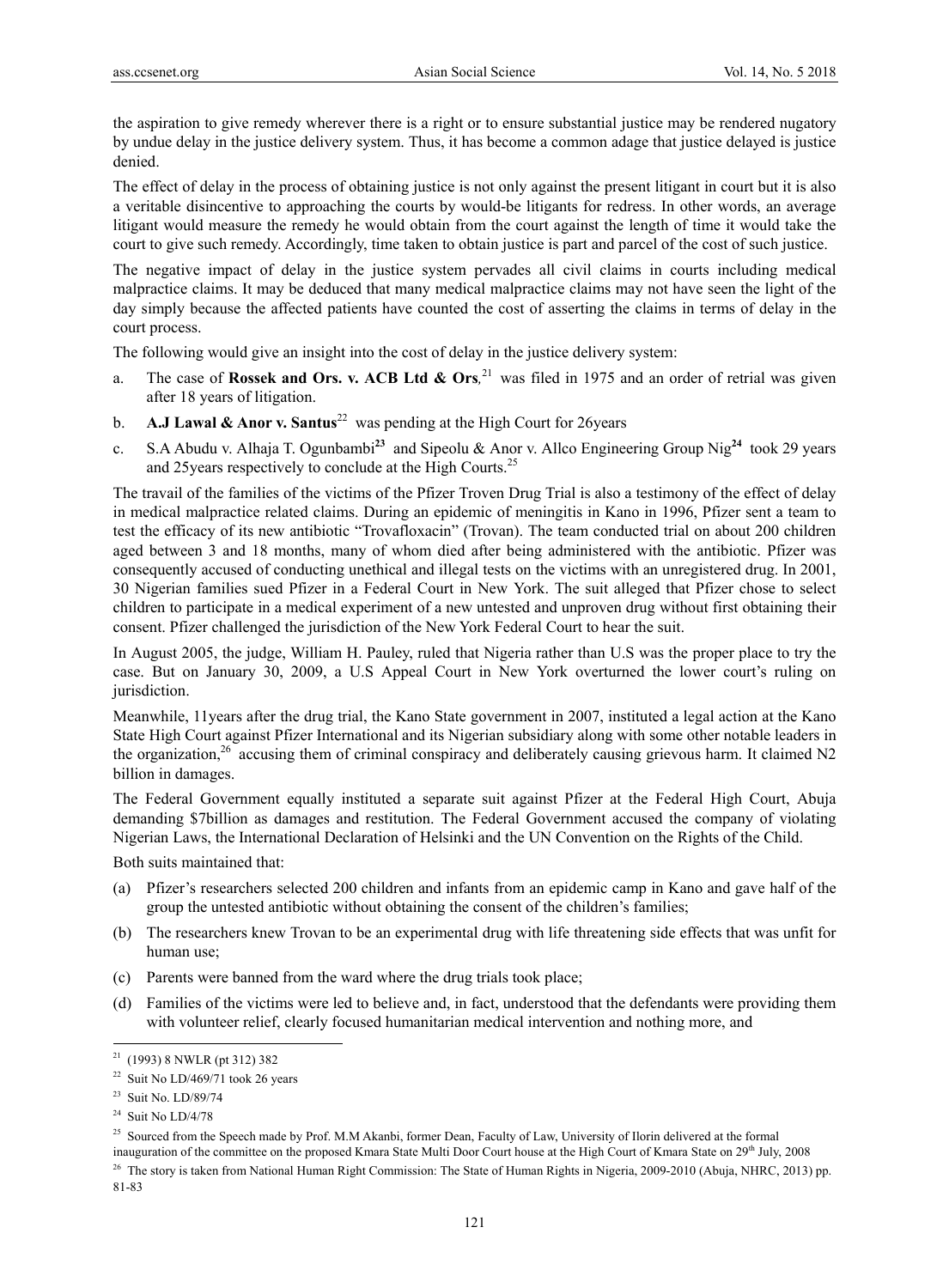(e) Parents were not informed that alternative treatments were available.

All the cases were consolidated in a negotiation where Pfizer agreed to pay \$75million to the Federal Government, the Kano State Government and the affected families of the victims.<sup>27</sup>

The payment of the compensation has been mared in controversies due to the DNA Test precondition to payment. In May 2010, DNA experts arrived Kano State from the U.S to carry out DNA test on families of affected victims.

In our present contexts the Pfizer Trovan Test reveals the need for shorter procedure for vindicating civil claims generally and medical malpractice claims, in particular, in courts. This is because as shown in the Trovan case even, in U.S with its seeming seamless judicial system, it took 8 clear years (2001-2009) between the High Court and Appeal Court to decide on the issue of jurisdiction alone before the matter was to be heard on merit. Thanks to the wisdom of negotiation that led to the \$75 million settlement.

Closely related to undue delay in the justice delivery system is the clear battlefield usually drawn between the two litigating parties in adversarial system which operates in Nigeria. It has been demonstrated that 6.8% of Nigerians do not make medical malpractice claims against their doctors because court cases engender enmity between individual litigants and their families.28 This confirms the Yoruba proverb that "*a ki ti kootu de ka sore*" i.e. "you do not return from the court and remain friends".<sup>29</sup>

Lord Woolf captured the adversity engendered by the adversarial system of justice when he said that "without effective judicial control, the adversarial process is likely to encourage adversarial culture and to degenerate into an environment in which the litigation process is too often seen as a battle field where no rules apply".<sup>30</sup>

Apart from the cost of litigation, delay and loss of good relationship, the monetary expenses involved makes it out of reach for an average patient to vindicate any perceived infringement of his medical right. Oputa JSC (as he then was) summarized the inappropriateness of court in rendering justice in its present form when he said $31$ :

> The administration of justice in our courts suffers from two major constraints, namely, delay and expense. If it takes 7-10 years to decide a case, a prospective litigant, may decide not to go to court at all. But the one thing that frightens litigants away from the court is the inordinate expense which has to be incurred with the result that a very large proportion of our country men are, as it were, priced out of the legal system.<sup>32</sup>

The following reforms in the judicial process would enhance access to justice to litigants in terms of time, expense and peace building and especially in vindicating uncountable rights to medical malpractice claims that have remained compromised in the past.

# *4.2 Other Practical Approaches to Medical Malpractice Claims*

## 4.2.1 Establishing Multi-Door Courthouse in all High Courts in Nigeria

The growing idea of Multi-Door Courthouse was sparked off as far back as 1976 during a presentation at the Pound Conference on public dissatisfaction with the justice system by Professor Frank Sander of Harvard Law School. He offered an innovative approach that could ease the growing demand on courts throughout the country. Calling the concept, the Multi-Door Courthouse, Professor Sander envisioned one large courthouse with multiple dispute resolution doors or programmes. Cases could be diagnosed and referred through the appropriate door for resolution. The programmes could be located inside or outside of the courthouse and could include but not limited to litigation, conciliation, mediation, arbitration and social and governmental services.<sup>33</sup>

Sander's concept was very attractive to law reformers who were seeking alternatives for delay and congestion in the proceedings of the regular courts. Thus, the idea was accepted and started off experimentally in Tulsa,

<sup>27</sup> *Ibid*.

<sup>28</sup> Abugu, *op. cit.* p.440

<sup>&</sup>lt;sup>29</sup> Ake, K.T: "Lagos multi-Door Courthouse", LL.M Seminar Paper, Faculty of Law University of Abuja, 2010, p.2

<sup>30</sup> *Ibid*.

<sup>31</sup> *Ibid*, p.1

<sup>&</sup>lt;sup>32</sup> Cited from Goodluck O.O: "Abuja Multi-Door courthouse: What Role in the Judicial Delivery System ?" presented at a seminar on Abuja Multi-Door courthouse held at the High Court, Maitama, Abuja on 22/10/2009, p.1.

<sup>33</sup> Superior court of the District of Columbia, 1997 program summary, p. 1, cited in Ake, *OP. Cit*e P.2.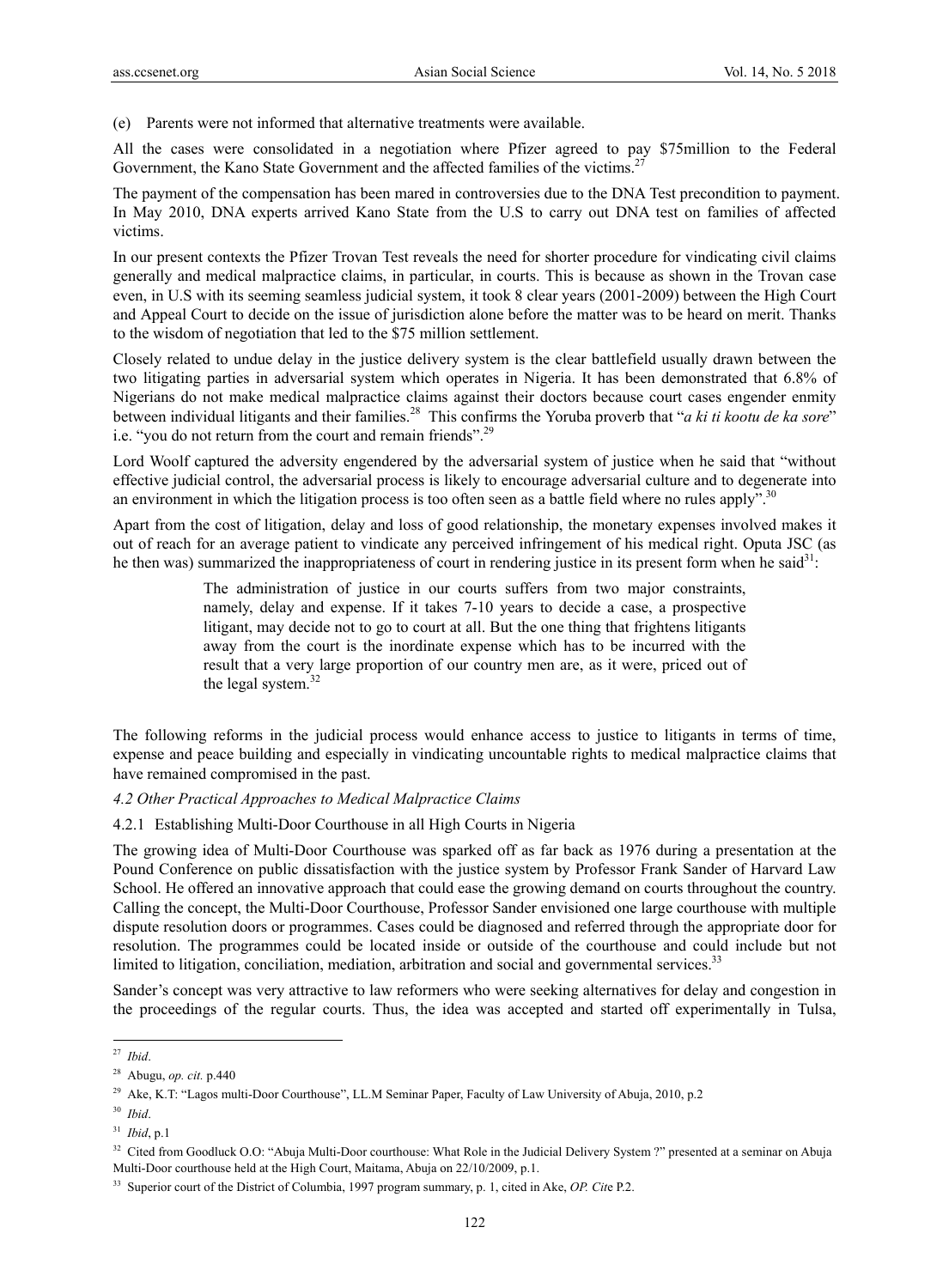Oklahoma, Houston and Texas in 1985 and later in the Superior Court of the District of Columbia.34

The concept has gained tremendous ground in dispute resolution mechanisms in many advanced countries. In Nigeria the Lagos Multi-Door Courthouse (LMDC) which was officially declared open on 11<sup>th</sup> June, 2002 by the then Chief Judge, Hon. Justice I.A Sotuminu was the first of its kind. In fact, the LMDC was the first Multi-Door Courthouse in Africa.<sup>35</sup> Subsequently, the concept was replicated by the High Court of FCT (Federal Capital Territory), Abuja as the Abuja Multi-Door Courthouse (AMDC). It was commissioned on 13<sup>th</sup> October, 2003. Also the Kano Multi-Door Courthouse (KMDC) was established in 2006. At present, there is an ongoing discussion with at least thirteen states judiciaries in Nigeria that have indicated interest in setting up the system in their jurisdictions.<sup>36</sup>

The overriding objective of the LMDC as contained in its Practice Direction is to "enlarge resources for justice by providing enhanced, timely, cost-effective and user friendly access to justice for would-be and existing plaintiff and defendants".<sup>37</sup> Thus, while access to justice in regular courts is achieved through the "mono-door" of litigation, the Multi-Door Courthouse offer access to justice through Multi-Doors or options including but not limited to Mediation, Early Neutral Evaluation, Conciliation, Arbitration and Hybrid processes, eg Med-Arb (Mediation and Arbitration, Arb-Med (Arbitration and Mediation) and Med-Ene (Medication and Early Neutral Evaluation.

The beauty of resolution of civil disputes, especially medical malpractice claims through the courthouses is that apart from the process being almost fully funded by the State,<sup>38</sup> any settlement reached may be enforced as the judgment of the appropriate High Court. For instance, in Lagos settlement agreements which are duly signed by the parties shall be enforced as contract between the parties and when such agreements are further endorsed by an ADR Judge they shall be enforceable as consent judgment of the High Court of Lagos State.<sup>39</sup> Also, the High Court of Lagos State (Civil Procedure) Rules, 2004, states that an award made by an arbitrator or a decision reached at the Multi-Door Courthouse may, by the leave of a judge, be enforced in the same manner as a judgment or order of a court.<sup>40</sup>

One of the greatest achievements of the LMDC is the introduction of settlement week which is intended to encourage early settlement of cases pending in court and to provide satisfying solution, timely and cost-effective justice to litigants. During the 2009 Settlement Week by the LMDC, out of 100 matters scheduled for settlement, 14 were resolved before the week began, 35 were settled during the week while 32 were referred back to the courts; 14 matters were adjourned for further mediation session while 2 were partially settled.<sup>41</sup>

The case being made here is that with minimal advocacy and public enlightenment medical malpractice claims would astronomically rise if the Multi-Door Courthouse operating presently in Lagos, Abuja and Kano is replicated in all the State High Courts in Nigeria. The campaign for their spread throughout the states in Nigeria could be carried out by access to justice non-government organizations. (NGOs) and civil society organization (CSOs) like the Negotiation and Conflict Management Group (NCMG) which helped in midwifing the LMDC in collaboration with the U.S Embassy in Nigeria.<sup>42</sup>

4.2.2 Designation of Special Courts for Medical Malpractice Claims

Health is wealth and still remains the most prized possession of humankind. Thus, it is said that the health of a nation is the wealth of that nation. As such, all efforts must be geared towards upturning the general low level of medical malpractice claims in Nigeria. On such steps would be to designate special courts in both the inferior and superior courts in the states and the FCT for the purpose of trying medical malpractice cases. This policy would be more imperative in states that are yet to set up the Multi-Door Courthouses within their High Courts.

<sup>34</sup> Raymond L and Clere, A.I: "Multi Door Courthouse idea". Building courthouse of the future (Today 1985-1986) cited in Ugochukwu, A.O AbujaMulti-Door Courthouse, LL.M Seminar paper, Faculty of Law University of Abuja, 2010 p. 5

<sup>35</sup>Ake, *OP. Cite* p.2

<sup>36</sup> *Ibid*, p.3

<sup>37</sup> *Ibid*, p.6

<sup>&</sup>lt;sup>38</sup> Filing fee and Administration fee could be as low as 2% and 1% of the amount claimed respectively. See AMDC scale of charges applicable to arbitration.

<sup>&</sup>lt;sup>39</sup> Section 19 of the LMDC Law, 2007

<sup>40</sup> Order 39, Rule 4(3)

<sup>41</sup> Adedimeji, A: "Lagos Multi-Door Court Wins ADR International Award" Cited at

https://www.independentngonline.com/dailyindependent/article.aspx as at 23.2:11

<sup>42</sup> The "Multi-Door" Concept in Nigeria: The Journey so far cited at https://www.ainablankson.com as at 12:10:10, se also Ake, *Op.* C*it*, P.2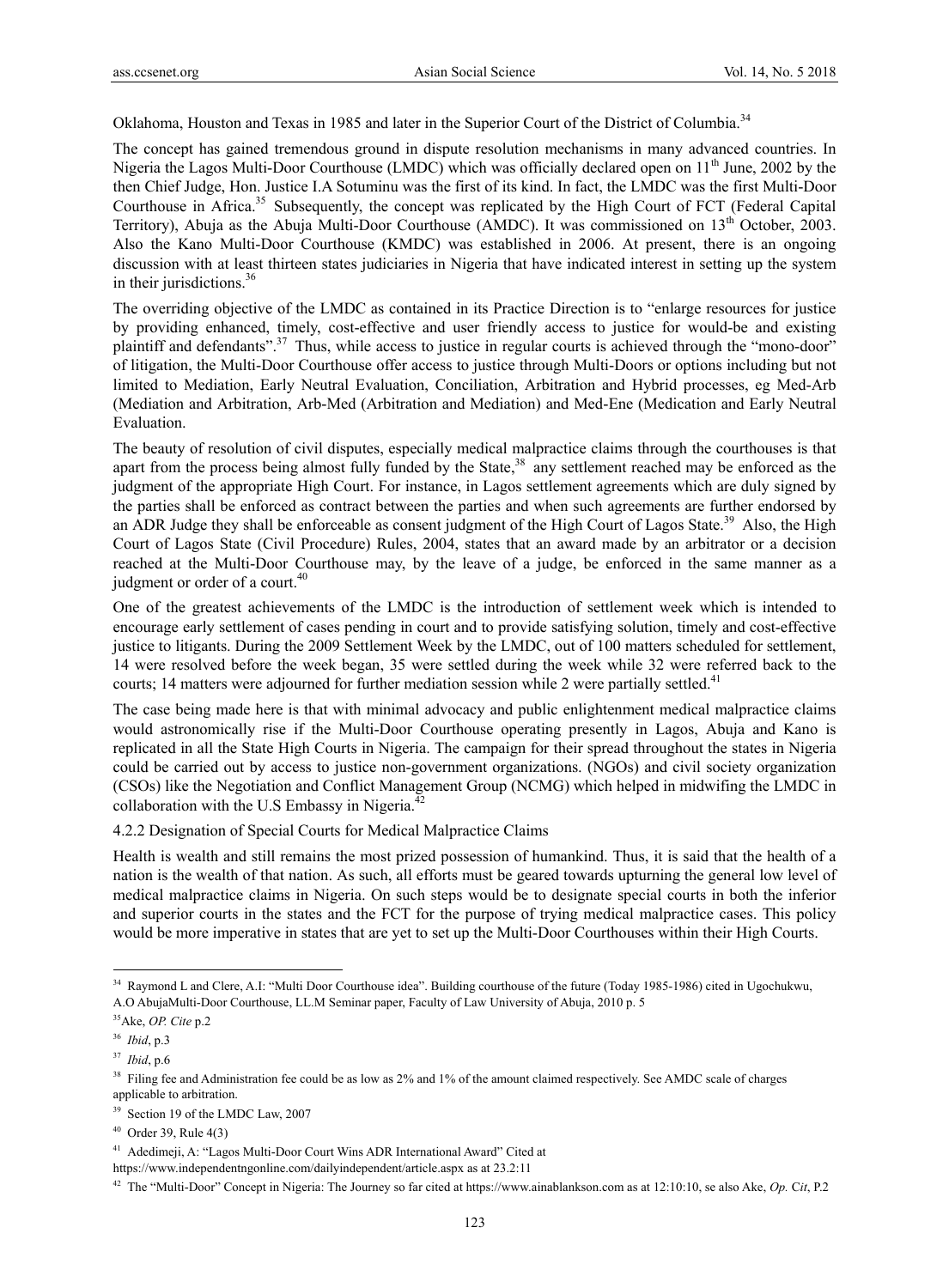Such courts should give top priority to medical malpractice claims in their Cause Lists and charge discriminating low fees in favour of indigent patients/claimants. Apart from reducing delay and expense of prosecuting claims, the court would serve as a veritable publicity of the availability of the right to make medical claims and the availability of ready forum for such claims.

Similarly, as a further avenue to publicize the availability of the right to make medical claims and reduce delay and expense of claims, each state judiciary could establish mobile courts designated at strategic locations within hospital premises, especial federal and state government hospital. The presence of such mobile courts within a shouting distance of the doctors and the patients would be a constant and relentless reminder for both that the long arm of law is readily available to punish or to compensate respectively.

# **5. Reform of Medico-Legal Education and Law Reporting**

The role of the law in smoothening the rough edges of human relationship has been settled from time immemorial. The law sets the rules that govern the interaction between man and his neighbour, on the one hand and between a citizen and the state to which he belongs, on the other. In this regard, the lawyer, who has received special training in the principles and practice of law, its role in the society and the procedure for its enforcement is a veritable instrument of social engineering. As such he acts as the bee which carries the nectar and pollen of legal rights and duties of individuals and groups in the society to pollinate the unlearned minds of the members of the society.

# *5.1 Medico–Legal Education*

It is against the above background that the view is taken here that any meaningful agenda for improving the level of medical malpractice claims in Nigeria must include a programme for giving sufficient instruction and training to legal practitioners' right from their university days as law students. It is observed that the only formal contact most legal practitioners has with medical law and ethics is with the study of the tort of negligence, and in particular, medical negligence. The tendency is for such legal practitioners to rationalize all issues involving medical malpractice from the point of view of medical negligence. But the law of medical negligence itself is grossly inadequate for the purpose of asserting, vindicating and enforcing all the medical rights of the patients who may consult such legal practitioner for legal advice and representation.

Thus, while the law of medical negligence may cover such themes as consent to medical treatment, disclosure of relevant information, referral, follow-up and observation, leaving foreign object within the patient, etc, it may not sufficiently address such themes as mistreatment, the content and limit of therapeutic privilege, medical and health rights as human rights and the right of autonomy and self-determination of a patient. In this regard the National Human Right Commission has remarked or cathedra:

> It is imperative to note that the right to health is vital to all aspects of a person's life and wellbeing, and is crucial to the realization of many other fundamental human rights and freedoms, and that every woman, man, youth and child has the human right to the highest attainable standard of physical and mental health without discrimination of any kind<sup>43</sup>.

There is the need for the Nigerian lawyer to be equipped with the comprehensive knowledge of all the issues relating to the legal rights and obligation of the doctors and the patients in the cause of their doctor/patient relationship. This can be achieved by the introduction of the teaching of Medical Law and Ethics in all the faculties of law in Nigeria.

At present only very few faculties of law offer this course at the undergraduate level. The impact of the introduction of this course in the law faculties in Nigeria may be gleaned from the impact which law graduate from the Faculty of Law, University of Abuja (where the course is on offer), are making in the enforcement of medical rights of patients. A group of lawyers who were the pioneer students of the course in the faculty and who were called to the Nigerian Bar in 2011 came together to found an NGO known as Foundation for Medical Rights of Nigerians. The following are the aims and objectives of the Foundation:

- 1. To promote medical rights of Nigerians;
- 2. To promote patients/medical personnel relationship;
- 3. To promote good medical environment;

<sup>&</sup>lt;sup>43</sup> The State of Human Rights in Nigeria, 2009-2010: A Report of the State of Human Rights Situation monitored in Nigeria by the National Human Rights Commission in collaboration with the Network of Human Rights Monitors, 2013, p.77